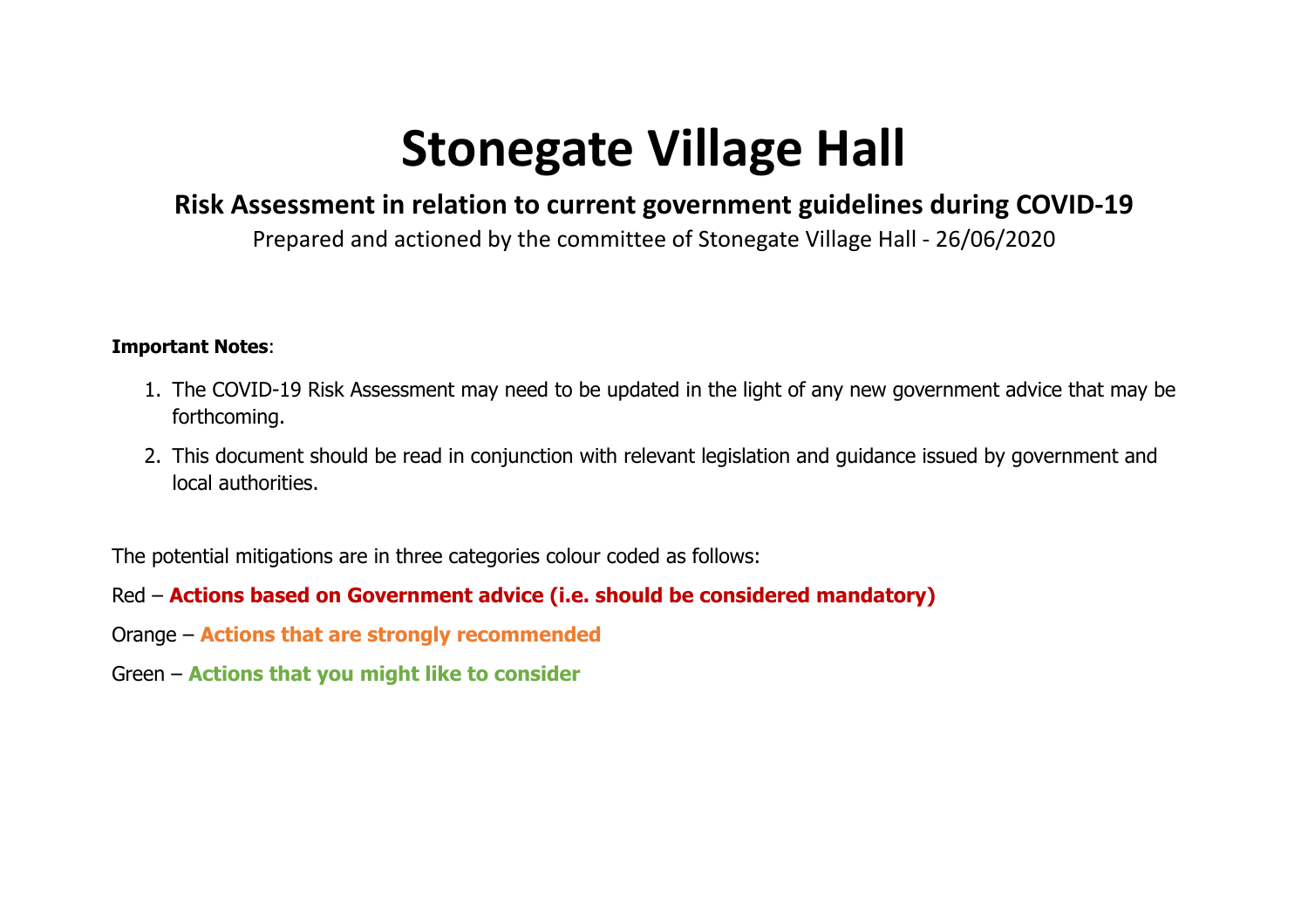| <b>Area or People at Risk</b>                                                                                                                                                         | <b>Risk identified</b>                                                                                                                                                                                                                                       | <b>Actions to take to mitigate</b><br>risk                                                                                                                                                                                                                                                                                                                                                           | <b>Notes</b>                                                                                                                                                                                                                                                                             |
|---------------------------------------------------------------------------------------------------------------------------------------------------------------------------------------|--------------------------------------------------------------------------------------------------------------------------------------------------------------------------------------------------------------------------------------------------------------|------------------------------------------------------------------------------------------------------------------------------------------------------------------------------------------------------------------------------------------------------------------------------------------------------------------------------------------------------------------------------------------------------|------------------------------------------------------------------------------------------------------------------------------------------------------------------------------------------------------------------------------------------------------------------------------------------|
| <b>Staff, contractors and</b><br><b>volunteers</b> $-$ Identify what work<br>activity or situations might cause<br>transmission of the virus and<br>likelihood staff could be exposed | Cleaning surfaces infected by<br>people carrying the virus.<br>Disposing of rubbish containing<br>tissues and cleaning cloths.<br>Deep cleaning premises if<br>someone falls ill with CV-19 on<br>the premises.<br><b>Occasional Maintenance</b><br>workers. | <b>Stay at home guidance if</b><br>unwell at entrance and in<br><b>Main Hall. Staff/volunteers</b><br>provided with protective<br>overalls and plastic or rubber<br>gloves. Contractors provide<br>their own.<br><b>Staff/volunteers advised to</b><br>wash outer clothes after<br>cleaning duties.<br><b>Staff given PHE guidance and</b><br>PPE for use in the event deep<br>cleaning is required. | Staff/volunteers may need<br>quidance as to cleaning. For<br>example, cloths should be used<br>on light switches and electrical<br>appliances rather than spray<br>disinfectants, rubberised and<br>glued surfaces can become<br>damaged by use of spray<br>disinfectant too frequently. |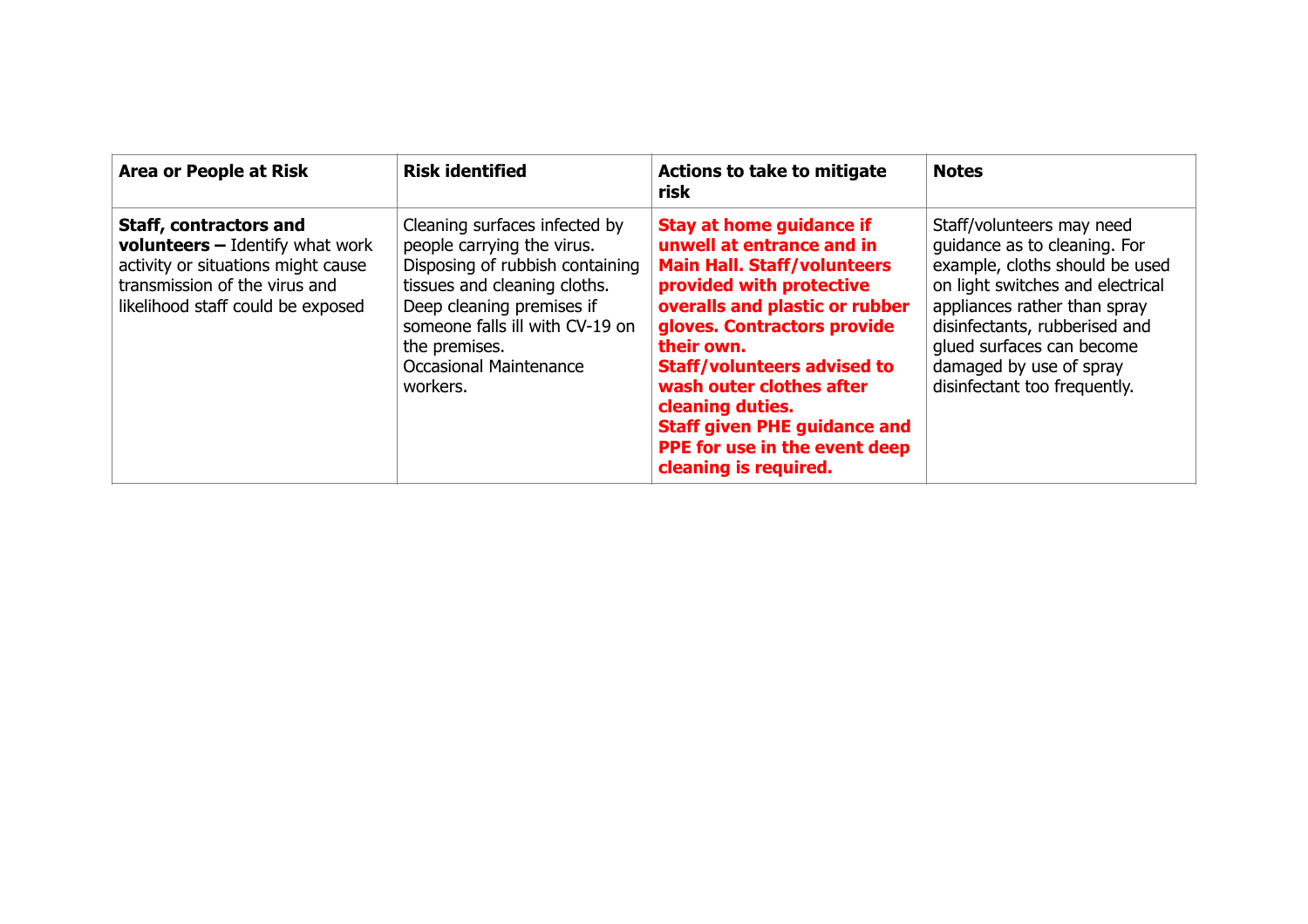| Staff, contractors and<br>volunteers-think about who<br>could be at risk and likelihood staff/<br>volunteers could be exposed. | Staff/volunteers who are either<br>extremely vulnerable or over<br>70.<br>Staff or volunteers carrying out<br>cleaning, caretaking or some<br>internal maintenance tasks<br>could be exposed if a person<br>carrying the virus has entered<br>the premises or falls ill.<br>Mental stress from handling the<br>new situation. | <b>Staff in the vulnerable</b><br>category are advised not to<br>attend work for the time<br><b>being</b><br><b>Discuss situation with staff/</b><br>volunteers over 70 to identify<br>whether provision of<br>protective clothing and<br>cleaning surfaces before they<br>work is sufficient to mitigate<br>their risks, or whether they<br>should cease such work for<br>the time being.<br>Talk with staff, trustees and<br>volunteers regularly to see if<br>arrangements are working. | Staff and volunteers will need to<br>be warned immediately if<br>someone is tested positive for<br>COVID-19 who has been on the<br>premises.<br>Details of a person's medical<br>condition must be kept<br>confidential, unless the<br>employee/volunteer agrees it can<br>be shared.<br>It is important people know they<br>can raise concerns. |
|--------------------------------------------------------------------------------------------------------------------------------|-------------------------------------------------------------------------------------------------------------------------------------------------------------------------------------------------------------------------------------------------------------------------------------------------------------------------------|--------------------------------------------------------------------------------------------------------------------------------------------------------------------------------------------------------------------------------------------------------------------------------------------------------------------------------------------------------------------------------------------------------------------------------------------------------------------------------------------|--------------------------------------------------------------------------------------------------------------------------------------------------------------------------------------------------------------------------------------------------------------------------------------------------------------------------------------------------|
| Car Park/paths/ patio/exterior areas                                                                                           | Social distancing is not<br>observed as people congregate<br>before entering premises.<br>Parking area is too congested<br>to allow social distancing.<br>People drop tissues.                                                                                                                                                | <b>Mark out 2metre waiting area</b><br>outside all potential entrances<br>with tape to encourage care<br>when queueing to enter.<br><b>Cleaner asked to check area</b><br>outside doors for rubbish<br>which might be contaminated,<br>e.g. tissues. Wear plastic<br>gloves and remove.                                                                                                                                                                                                    | Transitory lapses in social<br>distancing in outside areas are<br>less risky, the main risk is likely to<br>be where people congregate or<br>for vulnerable people.<br>Ordinary litter collection<br>arrangements can remain in<br>place. Provide plastic gloves.                                                                                |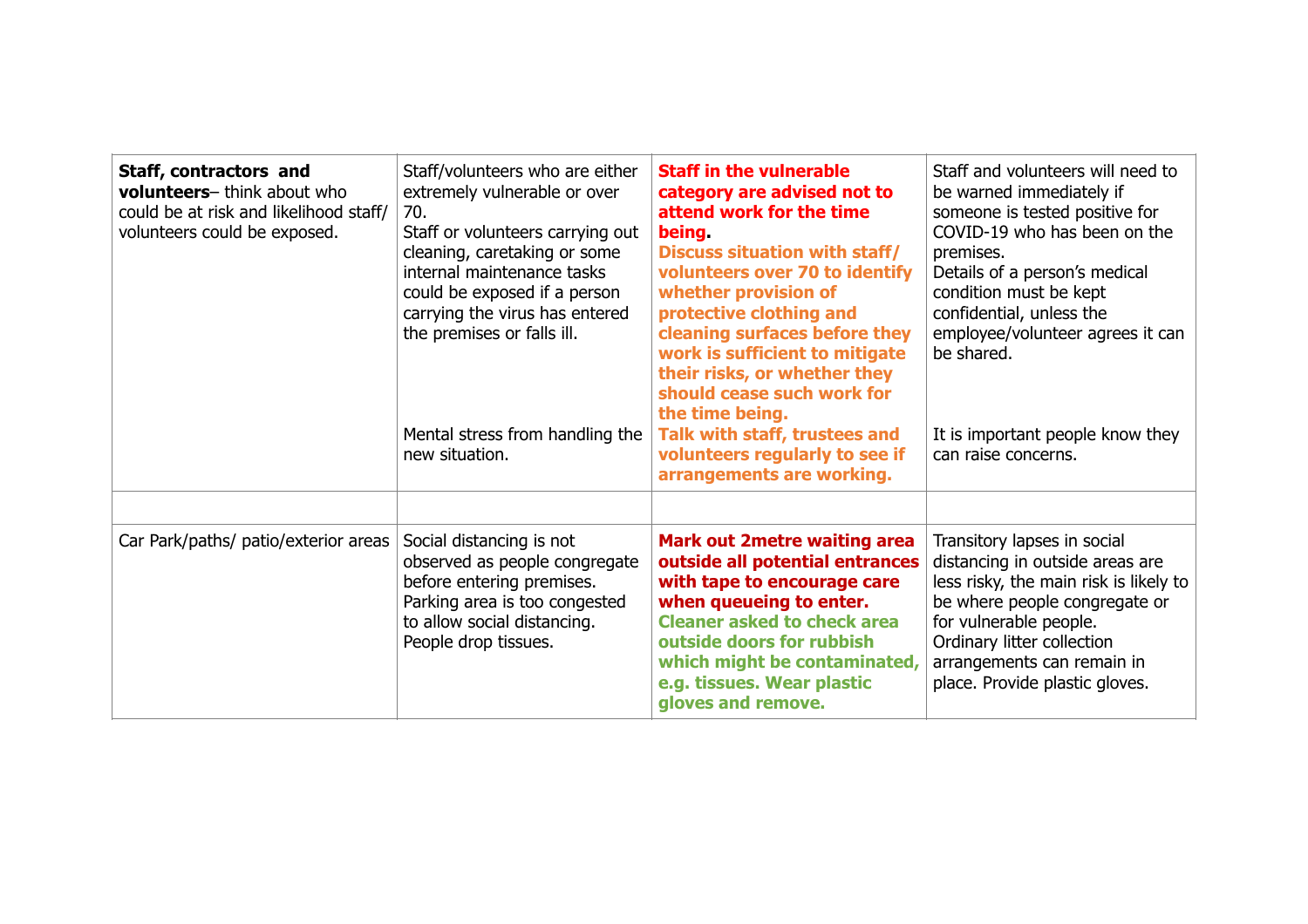| Entrance hall/lobby/corridors | Possible "pinch points" and<br>busy areas where risk is social<br>distancing is not observed in a<br>confined area.<br>Door handles, light switches in<br>frequent use.                                                                                            | <b>Identify "pinch points" and</b><br>busy areas. Consider marking<br>out 2 metre spacing in<br>entrance area. Create one-<br>way system and provide<br>signage.<br><b>Door handles and light</b><br>switches to be cleaned<br>regularly.<br>Hand sanitiser to be provided<br>by hall                                                                                                                                                                                                    | Hand sanitiser needs to be<br>checked daily.<br>Provide more bins, in entrance<br>hall, each meeting room. Empty<br>regularly.                                                                                                                                                                                       |
|-------------------------------|--------------------------------------------------------------------------------------------------------------------------------------------------------------------------------------------------------------------------------------------------------------------|------------------------------------------------------------------------------------------------------------------------------------------------------------------------------------------------------------------------------------------------------------------------------------------------------------------------------------------------------------------------------------------------------------------------------------------------------------------------------------------|----------------------------------------------------------------------------------------------------------------------------------------------------------------------------------------------------------------------------------------------------------------------------------------------------------------------|
| Main Hall                     | Door handles, light switches,<br>window catches, tables, chair<br>backs and arms.<br>Soft furnishings which cannot<br>be readily cleaned between<br>use.<br>Window curtains or blinds<br>Commemorative photos,<br>displays.<br>Social distancing to be<br>observed | Door handles, light switches,<br>window catches, tables,<br>chairs and other equipment<br>used to be cleaned by hirers<br>before use or by hall cleaning<br>staff.<br><b>Cushioned chairs with arms</b><br>are reserved only for those<br>who need them by reason of<br>infirmity and who have been<br>socially isolating themselves.<br>Social distancing guidance to<br>be observed by hirers in<br>arranging their activities.<br>Hirers to be encouraged to<br>wash hands regularly. | Cushioned chairs with arms are<br>important for older, infirm people.<br>Avoid anyone else touching them<br>unless wearing plastic gloves.<br>Consider removing window<br>curtains and any other items<br>which are more difficult to clean<br>and likely to be touched by the<br>public.<br>Provide hand sanitiser. |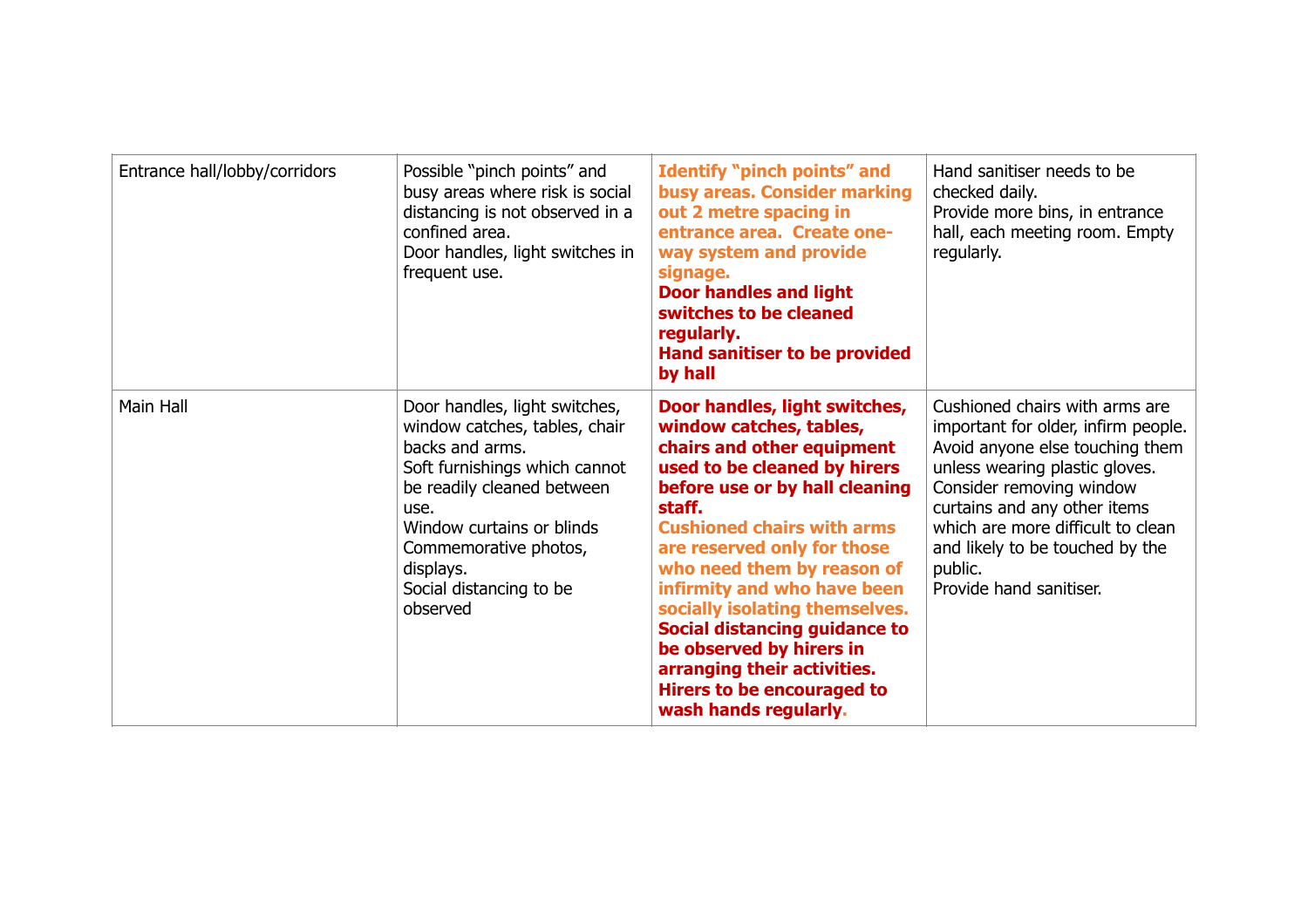| Small meeting rooms and offices         | Social distancing more difficult<br>in smaller areas<br>Door and window handles<br>Light switches<br>Tables, chair backs and arms.<br>Floors with carpet tiles less<br>easily cleaned.                                    | <b>Recommend hirers hire larger</b><br>meeting spaces and avoid use<br>of small rooms, other than as<br>offices.<br><b>Surfaces and equipment to be</b><br>cleaned by hirers before use<br>or by hall cleaner.                                                                                                                      | Consider closing, only hiring<br>when main hall is not in use or<br>as possible overflow for activities<br>when more attend than<br>expected.<br>May provide a "kettle point" to<br>avoid two groups using the same<br>kitchen.                      |
|-----------------------------------------|---------------------------------------------------------------------------------------------------------------------------------------------------------------------------------------------------------------------------|-------------------------------------------------------------------------------------------------------------------------------------------------------------------------------------------------------------------------------------------------------------------------------------------------------------------------------------|------------------------------------------------------------------------------------------------------------------------------------------------------------------------------------------------------------------------------------------------------|
| Kitchen                                 | Social distancing more difficult<br>Door and window handles<br>Light switches<br>Working surfaces, sinks<br>Cupboard/drawer handles.<br>Fridge/freezer<br>Crockery/cutlery<br>Kettle/hot water boiler<br>Cooker/Microwave | <b>Hirers to clean all areas likely</b><br>to be used before use, wash,<br>dry and stow crockery and<br>cutlery after use.<br><b>Hirers to bring own tea</b><br>towels.<br>Hand sanitiser, soap and<br>paper towsl to be provided<br><b>Consider encouraging hirers</b><br>to bring their own Food and<br>Drink for the time being. | Cleaning materials to be made<br>available in clearly identified<br>location, eg a box on one of the<br>kitchen surfaces, regularly<br>checked and re-stocked as<br>necessary.<br>Consider closing kitchen if not<br>required or restricting access. |
| Store cupboards (cleaner etc)           | Social distancing not possible<br>Door handles, light switch                                                                                                                                                              | <b>Public access unlikely to be</b><br>required. Cleaner to decide<br>frequency of cleaning.                                                                                                                                                                                                                                        |                                                                                                                                                                                                                                                      |
| Storage Rooms (furniture/<br>equipment) | Social distancing more difficult<br>Door handles in use.<br>Equipment needing to be<br>moved not normally in use                                                                                                          | <b>Decide whether hall cleaner</b><br>cleans or hirer to clean<br>equipment required before<br>use. Hirer to control accessing<br>and stowing equipment to<br>encourage social distancing.                                                                                                                                          | Consider whether re-arrangement<br>or additional trolleys will facilitate<br>social distancing.                                                                                                                                                      |